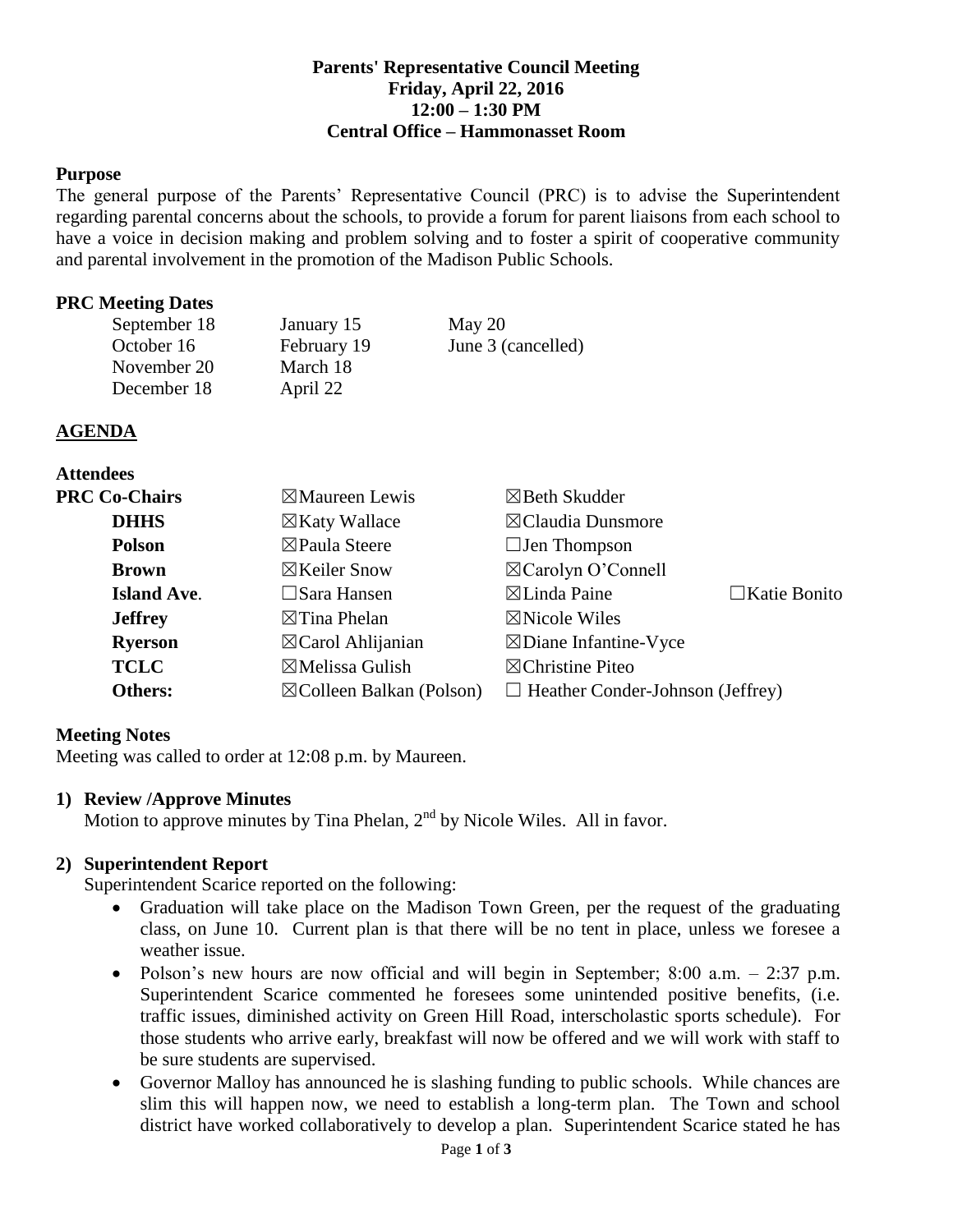been in touch with State Representative Noreen Kokoruda and Senator Ted Kennedy. The Town budget will now go to referendum on May 24, 2016.

## **3) PRC Business**

# **4) National School Lunch Program**

Art Sickle and Rita Boland discussed how the district receives funding for participating in the National School Lunch Program and how that participation limits us with food choices and portions. An agreement is in place with Chartwells to manage the district's food services under the program, as well as to oversee the lunch ladies (who are employees of the Madison Public Schools). The district would continue to work with Chartwells, but would modify the existing agreement without the National School Lunch Program. While healthy choices would continue to be offered, additional options would be introduced. The elementary school choices will look the same; however, we would offer more appealing bread, pizza dough & pasta. More choices would be offered to the older students. Portion sizes, which are currently the same for grades K-6, would be adjusted accordingly. Free and reduced lunch will continue to be provided to qualified families, we will upgrade the POS system and we would continue to maintain beverage restrictions. Although the district will lose national & state funding, we feel the proposed changes will help balance that loss. We are committed to staying within the guidelines of the Wellness Policy and Regulations and plan to present this to the Board on May 3.

# **5) Subcommittee Reports**

- a. **Boxtops** Brown/Carolyn O'Connell: nothing to report.
- b. **Custodian** Brown/Carolyn O'Connell: DATE: May 25<sup>th</sup> 3:00 PM in Hammonasset Room. Brown to purchase \$10 gift cards (DD or Starbucks) for each of our 35 custodians. Total Cost \$350/6 schools. Each PTO (not including TLC) to reimburse Brown \$58.33 for their share.
- c. **Art Show** Island: District Art Show: Was held on April 4 at DHHS. PRC Hospitality Expense paid by Island Avenue \$87.62. Each school (6) to reimburse Island Avenue \$14.60.
- d. **Transportation Council**; DHHS/Katy Wallace. Meetings at 10:00 a.m. in Hammonasset Room on 10/22/15, 12/17/15, 2/25/16, 4/21/16, 5/12/16. Katy Wallace reported she has purchased \$750 in Dunkin Donuts' gift cards. Each PTO to reimburse DHHS their share: TLC share \$20. All other schools \$121.67. Magda Grayson was extremely appreciative that the PRC has doubled the amount and has offered complimentary transportation for one field trip for each school. Principals should contact Magda for further information.
- e. **Food Services Council**; Ryerson/Michele Menard. Meetings at 10:00 a.m. in Hammonasset Room on 12/10/15, 2/11/16, 4/7/16, 5/19/16. Program is currently out to bid. Carolyn O'Connell reported that she spoke with Julie Phelps regarding the recognition of food services staff with an end of year gift. Julie will support on a district level (as is done for bus drivers and custodians). It was decided to table this discussion for now.
- f. **[MADE](http://www.madeinmadison.org/)**; Polson/Jen Thompson. Meetings at 3:30 p.m. in Hammonasset Room on 2/3, 4/12, and 6:30pm in Senior Center Café on 6/14. High school survey regarding stress discussed at last night's meeting. Both high school students and parents were in attendance. MADE gave